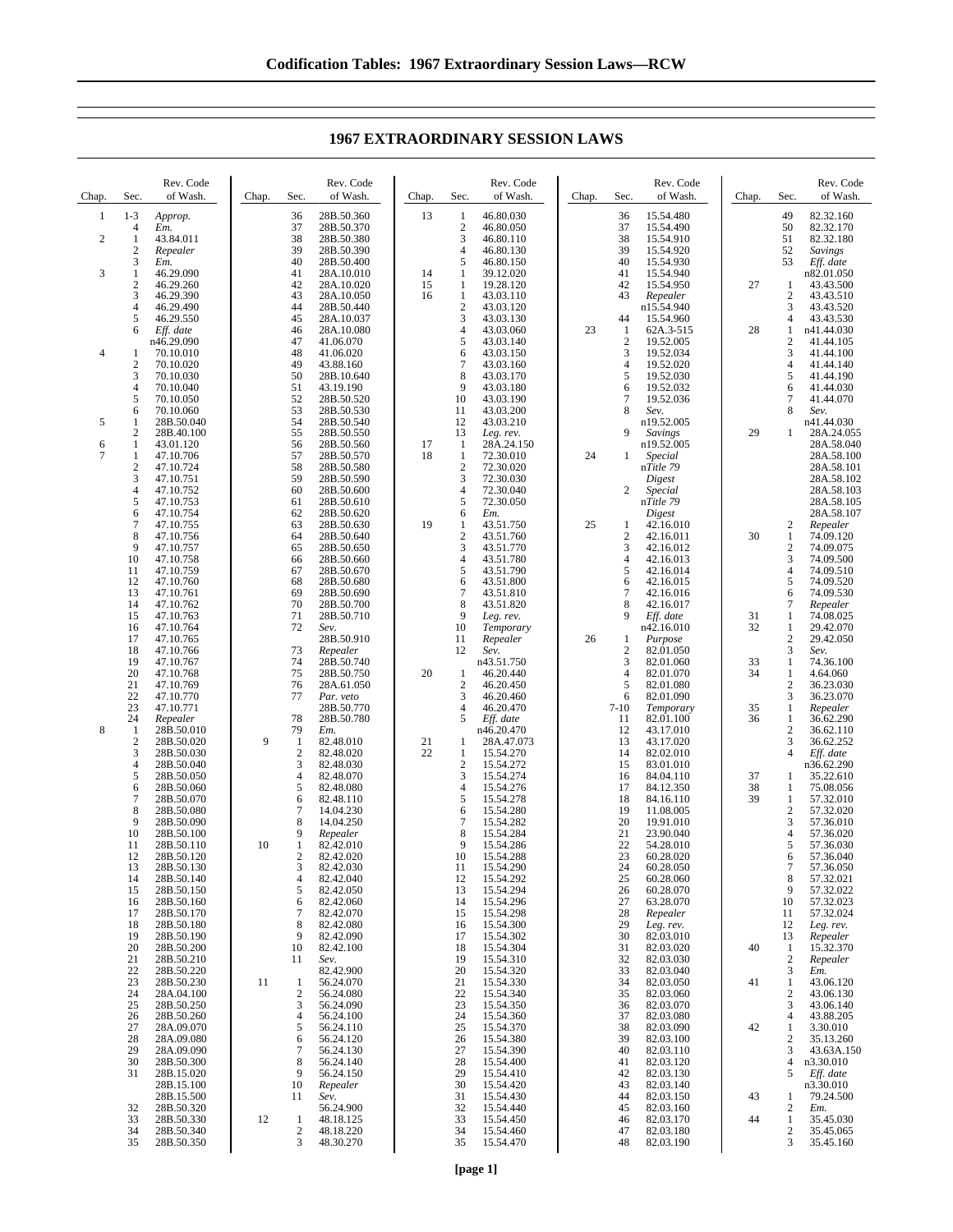**Codification Tables: 1967 Extraordinary Session Laws—RCW**

|          |                                  |                         |          | Rev. Code                                                        |          |                     |                             |          |                                  |                          |            |                                |                          |
|----------|----------------------------------|-------------------------|----------|------------------------------------------------------------------|----------|---------------------|-----------------------------|----------|----------------------------------|--------------------------|------------|--------------------------------|--------------------------|
| Chap.    | Sec.                             | Rev. Code<br>of Wash.   | Chap.    | Sec.<br>of Wash.                                                 | Chap.    | Sec.                | Rev. Code<br>of Wash.       | Chap.    | Sec.                             | Rev. Code<br>of Wash.    | Chap.      | Sec.                           | Rev. Code<br>of Wash.    |
| 45       | $\overline{4}$<br>$1 - 3$        | Em.<br>Approp.          |          | $\sqrt{2}$<br>28A.47.785<br>3<br>28A.47.786                      | 74       | 10<br>1             | Approp.<br>46.70.005        |          | 31<br>32                         | 47.26.250<br>47.26.260   |            | $\boldsymbol{7}$<br>$\,8\,$    | 28A.30.020<br>28A.30.080 |
|          | 4<br>5                           | Temporary<br>Em.        |          | $\overline{4}$<br>28A.47.787<br>5<br>28A.47.788                  |          | $\overline{2}$<br>3 | 46.70.900<br>46.70.011      |          | 33<br>34                         | 47.26.270<br>47.26.280   | 93         | 1<br>$\boldsymbol{2}$          | 9.73.030<br>9.73.040     |
| 46       | 1<br>2                           | 4.24.190<br>4.24.115    |          | 6<br>28A.47.789<br>$\tau$<br>28A.47.790                          |          | $\overline{4}$<br>5 | 46.70.021<br>46.70.031      |          | 35<br>36                         | 47.26.290<br>47.26.400   |            | 3<br>4                         | 9.73.050<br>9.73.060     |
|          | 3<br>4                           | Leg. rev.<br>4.14.010   |          | $\,$ 8 $\,$<br>28A.47.791<br>9<br>Sev.                           |          | 6<br>$\tau$         | 46.70.041<br>46.70.051      |          | 37<br>38                         | 47.26.401<br>47.26.402   |            | 5                              | 9.73.070<br>9.73.080     |
|          | 5                                | 4.14.020                |          | 10<br>Em.                                                        |          | 8                   | 46.70.081                   |          | 39                               | 47.26.403                |            | 6<br>7                         | Sev.                     |
|          | 6<br>7                           | 4.14.030<br>4.14.040    | 57<br>58 | 1<br>65.16.090<br>$\mathbf{1}$<br>28B.50.790                     |          | 9<br>10             | 46.70.082<br>46.70.083      |          | 40<br>41                         | 47.26.404<br>47.26.405   | 94         | 1                              | n9.73.030<br>Leg. rev.   |
| 47       | 1<br>$\boldsymbol{2}$            | Leg. rev.<br>76.48.010  | 59       | $\sqrt{2}$<br>Em.<br>$\mathbf{1}$<br>36.32.120                   |          | 11<br>12            | 46.70.101<br>46.70.102      |          | 42<br>43                         | 47.26.406<br>47.26.407   |            | $\boldsymbol{2}$<br>3          | 46.86.010<br>46.86.020   |
|          | 3<br>4                           | 76.48.020<br>76.48.030  | 60       | $\mathbf{1}$<br>74.10.090<br>$\sqrt{2}$<br>74.10.100             |          | 13<br>14            | 46.70.061<br>46.70.042      |          | 44<br>45                         | 47.26.410<br>47.26.420   |            | 4<br>5                         | 46.86.030<br>46.86.040   |
|          | 5<br>6                           | 76.48.040<br>76.48.050  | 61       | 3<br>Approp.<br>$\mathbf{1}$<br>70.94.030                        |          | 15                  | Par. veto<br>46.70.111      |          | 46<br>47                         | 47.26.421<br>47.26.422   |            | 6<br>7                         | 46.86.050<br>46.86.060   |
|          | 7<br>8                           | 76.48.060               | 62       | $\mathbf{1}$<br>43.99.060<br>$\sqrt{2}$                          |          | 16                  | 46.70.180                   |          | 48<br>49                         | 47.26.423                |            | 8<br>9                         | 46.86.070                |
|          | 9                                | 76.48.070<br>76.48.080  |          | 43.99.110<br>$\mathfrak 3$<br>43.99.130                          |          | 17<br>18            | 46.70.200<br>46.70.210      |          | 50                               | 47.26.424<br>47.26.425   |            | 10                             | 46.86.080<br>46.86.090   |
|          | 10<br>11                         | 76.48.090<br>76.48.100  |          | $\overline{4}$<br>43.99.122<br>5<br>43.99.124                    |          | 19<br>20            | 46.70.220<br>46.70.230      |          | 51<br>52                         | 47.26.426<br>47.26.427   |            | 11<br>12                       | 46.86.100<br>46.86.110   |
|          | 12<br>13                         | 76.48.110<br>76.48.120  |          | 6<br>43.99.126<br>$\tau$<br>43.99.095                            |          | 21<br>22            | 46.70.190<br>46.70.240      |          | 53<br>54                         | 47.26.430<br>47.26.440   |            | 13<br>14                       | 46.86.120<br>46.86.130   |
|          | 14<br>15                         | 76.48.130<br>Sev.       | 63       | $\mathbf{1}$<br>79.64.010<br>$\boldsymbol{2}$<br>79.64.040       |          | 23<br>24            | 46.70.250<br>46.70.260      |          | 55                               | Sev.<br>47.26.900        |            | 15<br>16                       | 46.44.095<br>Repealer    |
|          | 16                               | 76.48.900<br>Savings    |          | 3<br>79.64.055<br>$\overline{4}$<br>79.08.1062                   |          | 25<br>26            | 46.70.270<br>46.70.060      |          | 56<br>57                         | 46.16.070<br>46.16.111   | 95         | $\mathbf{1}$<br>$\sqrt{2}$     | 48.18.294<br>48.18.295   |
| 48       | 1                                | 76.48.910<br>39.60.040  |          | 5<br>79.08.1064<br>6<br>79.08.1066                               |          | 27<br>28            | 46.70.070<br>Sev.           |          | 58<br>59                         | 46.16.121<br>46.16.040   |            | 3<br>$\overline{4}$            | 48.22.040<br>Leg. rev.   |
| 49<br>50 | $\mathbf{1}$                     | 80.01.075               |          | $\overline{7}$<br>79.08.1068                                     |          | 29                  | 46.70.910                   |          | 60                               | 46.16.125                |            | 5                              | 48.25A.010               |
|          | 1<br>$\overline{c}$              | 18.92.015<br>18.92.021  | 64       | 8,9<br>Repealer<br>43.30.300<br>1                                |          | 30                  | 46.70.280<br>Repealer       |          | 61<br>62                         | Repealer<br>Eff. dates   |            | 6<br>7                         | 48.25A.020<br>48.25A.030 |
|          | 3<br>4                           | 18.92.030<br>18.92.040  |          | $\boldsymbol{2}$<br>79.08.109<br>3<br>Sev.                       |          | 31                  | Em.<br>n46.70.005           |          | 63                               | 47.26.910<br>Uncod.      |            | 8<br>9                         | 48.25A.040<br>48.25A.050 |
|          | 5<br>6                           | 18.92.060<br>18.92.100  |          | n43.30.300<br>$\overline{4}$<br>Constr.                          | 75       | 1<br>$\overline{c}$ | 66.08.180<br>66.24.320      | 84       | 1<br>$\overline{2}$              | 2.08.061<br>2.08.062     |            | 10<br>11                       | 48.12.190<br>48.13.020   |
|          | 7<br>8                           | 18.92.115<br>18.92.120  | 65       | n43.30.300<br>1.20.080<br>1                                      |          | 3<br>4              | 66.24.330<br>66.24.340      |          | 3<br>4                           | 2.08.064<br>Em.          |            | 12<br>13                       | 48.13.140<br>48.13.160   |
|          | 9<br>10                          | 18.92.145<br>18.92.160  |          | $\sqrt{2}$<br>1.20.010<br>3<br>Em.                               |          | 5<br>6              | 66.24.350<br>66.24.360      | 85       | $\mathbf{1}$<br>$\overline{2}$   | 47.39.010<br>47.39.020   |            | 14<br>15                       | 48.13.170<br>48.24.095   |
|          | 11<br>12                         | 18.92.180<br>Repealer   | 66<br>67 | $\mathbf{1}$<br>35.21.650<br>$\mathbf{1}$<br>28A.19.320          |          | 7<br>8              | 66.24.370<br>Eff. date      |          | $\mathfrak{Z}$<br>$\overline{4}$ | 47.39.030<br>47.39.040   |            | 16                             | Sev.<br>n48.18.295       |
| 51       | 1<br>$\overline{2}$              | 70.05.010<br>70.05.020  |          | $\boldsymbol{2}$<br>28A.19.440<br>$\mathfrak 3$<br>28A.20.013    | 76       | 1                   | n66.08.180<br>18.44.020     |          | 5<br>6                           | 47.39.050<br>47.39.060   | 96         | $\mathbf{1}$<br>$\overline{c}$ | 43.51.240<br>43.51.250   |
|          | 3<br>4                           | 70.05.030               |          | $\overline{4}$<br>Sev.<br>$\sqrt{5}$                             | 77       | 1<br>$\overline{c}$ | 36.16.032                   |          | $\overline{7}$<br>8              | 47.39.900                |            | 3                              | Sev.                     |
|          | 5                                | 70.05.040<br>70.46.030  |          | 28A.20.010<br>6<br>28A.04.040                                    | 78       | 1                   | 36.17.020<br>79.01.096      |          |                                  | Sev.<br>47.39.910        | 97         | 1                              | n43.51.240<br>19.28.360  |
|          | 6<br>7                           | 70.46.020<br>70.46.040  | 68       | $\boldsymbol{7}$<br>Em.<br>$\mathbf{1}$<br>Purpose               |          | $\overline{c}$      | <b>Special</b><br>nTitle 79 | 86<br>87 | 1<br>1                           | 49.56.040<br>2.24.010    | 98<br>99   | $\mathbf{1}$<br>1              | 36.93.050<br>35.22.302   |
|          | 8<br>9                           | 70.46.050<br>70.05.050  |          | $\sqrt{2}$<br>14.04.230<br>$\ensuremath{\mathbf{3}}$<br>Repealer |          | 3                   | Digest<br>79.01.092         | 88       | $\mathbf{1}$<br>$\overline{2}$   | 21.24.010<br>21.24.020   | 100        | 1<br>2                         | 43.03.010<br>43.03.015   |
|          | 10<br>11                         | 70.05.060<br>70.46.060  | 69       | $\mathbf{1}$<br>28A.58.600<br>$\sqrt{2}$<br>28A.58.601           |          | $\overline{4}$<br>5 | 79.01.100<br>79.01.301      |          | 3<br>$\overline{4}$              | 21.24.030<br>21.24.040   | 101<br>102 | $\mathbf{1}$<br>$\mathbf{1}$   | Repealer<br>43.20.010    |
|          | 12<br>13                         | 70.05.070<br>70.05.080  |          | 3<br>28A.58.602<br>$\overline{4}$<br>28A.58.603                  | 79       | 1<br>$\overline{c}$ | 69.04.315<br>Em.            |          | 5<br>6                           | 21.24.060<br>21.24.070   |            | $\boldsymbol{2}$<br>3          | 43.20.015<br>43.20.150   |
|          | 14<br>15                         | 70.05.090<br>70.05.100  | 70       | 5<br>Sev.<br>$\mathbf{1}$<br>39.32.010                           | 80<br>81 | 1<br>1              | 49.46.020<br>4.24.010       |          | 7<br>8                           | 21.24.091<br>21.25.010   |            | 4<br>5                         | 43.20.160<br>43.20.170   |
|          | 16<br>17                         | 70.05.110<br>70.05.120  |          | $\sqrt{2}$<br>39.32.020<br>$\mathfrak{Z}$<br>39.32.030           | 82<br>83 | 1<br>1              | 48.34.060<br>47.26.010      |          | 9<br>10                          | 21.25.020<br>21.25.030   |            | 6<br>7                         | 43.20.180<br>43.20.190   |
|          | 18<br>19                         | 70.05.130               |          | $\overline{4}$<br>39.32.035<br>$\sqrt{5}$                        |          | $\mathfrak{2}$<br>3 | 82.36.020<br>82.36.100      |          | 11                               | 21.25.040                |            | 8<br>9                         | 43.20.040                |
|          | 20                               | 70.46.080<br>70.46.085  |          | 39.32.040<br>6<br>39.32.060                                      |          | $\overline{4}$      | 82.37.030                   |          | 12<br>13                         | 21.25.050<br>21.25.060   |            | 10                             | 43.20.050<br>43.20.060   |
|          | 21<br>22                         | 70.46.090<br>70.05.150  | 71       | 34.04.150<br>1<br>$\overline{2}$<br>Repealer                     |          | 5<br>6              | 82.37.190<br>82.40.020      |          | 14<br>15                         | 21.25.070<br>21.25.080   |            | 11<br>12                       | 43.20.200<br>70.01.010   |
|          | 23<br>24                         | Repealer<br>Sev.        | 72       | 18.82.010<br>1<br>$\boldsymbol{2}$<br>18.82.020                  |          | $\tau$<br>8         | 82.40.290<br>46.68.100      |          | 16<br>17                         | 21.25.090<br>21.25.100   |            | 13                             | Sev.<br>n43.20.010       |
| 52       | 1                                | n70.05.010<br>35.21.422 |          | 3<br>18.82.030<br>$\overline{4}$<br>18.82.040                    |          | 9<br>10             | 46.68.150<br>47.26.040      |          | 18<br>19                         | 21.25.110<br>Sev.        | 103        | 14<br>1                        | 43.20.210<br>Leg. rev.   |
| 53       | $\mathbf{1}$<br>$\boldsymbol{2}$ | 19.10.010<br>19.10.020  |          | 5<br>18.82.050<br>6<br>18.82.060                                 |          | 11<br>12            | 47.26.050<br>47.26.060      |          | 20                               | 21.25.900<br>Eff. date   |            | $\mathfrak{2}$<br>3            | 36.92.010<br>36.92.020   |
|          | 3<br>4                           | 19.10.030<br>19.10.040  |          | 7<br>18.82.070<br>18.82.080<br>8                                 |          | 13<br>14            | 47.26.070<br>47.26.080      | 89       | -1<br>$\overline{c}$             | 82.04.435<br>82.32.070   |            | 4<br>5                         | 36.92.030<br>36.92.040   |
|          | 5<br>6                           | 19.10.050<br>19.10.060  |          | 9<br>18.82.090<br>10<br>Approp.                                  |          | 15<br>16            | 47.26.090<br>47.26.100      |          | 3<br>$\overline{4}$              | 82.32.210<br>82.32.340   |            | 6<br>7                         | 36.92.050<br>36.92.060   |
|          | 7                                | 19.10.070               |          | 18.82.900<br>11<br>12                                            |          | 17                  | 47.26.110<br>47.26.120      |          | 5<br>6                           | 82.12.035<br>82.36.180   |            | 8<br>9                         | 36.92.070<br>36.92.080   |
|          | 8<br>9                           | 19.10.080<br>19.10.090  |          | Sev.<br>18.82.920                                                |          | 18<br>19            | 47.26.130                   |          | $\overline{7}$                   | 82.37.160                |            | 10                             | Sev.                     |
|          | 10<br>11                         | 19.10.100<br>19.10.110  |          | 13<br>Eff. date<br>18.82.910                                     |          | 20<br>21            | 47.26.140<br>47.26.150      |          | 8<br>9                           | 82.40.250<br>Em.         | 104        | $\mathbf{1}$                   | 36.92.900<br>43.19.1901  |
|          | 12<br>13                         | 19.10.120<br>19.10.130  | 73       | 29.72.010<br>1<br>$\mathbf{2}$<br>29.72.020                      |          | 22<br>23            | 47.26.160<br>47.26.170      | 90<br>91 | -1<br>-1                         | 43.51.040<br>41.16.040   |            | $\boldsymbol{2}$<br>3          | 43.19.190<br>43.19.1902  |
|          | 14<br>15                         | 19.10.140<br>Sev.       |          | $\mathfrak{Z}$<br>29.72.030<br>29.72.040<br>$\overline{4}$       |          | 24<br>25            | 47.26.180<br>47.26.190      | 92       | $\boldsymbol{2}$<br>-1           | 41.16.090<br>28A.30.010  |            | 4<br>5                         | 43.19.1904<br>43.19.1923 |
| 54       | 1                                | 19.10.900<br>30.04.090  |          | 5<br>29.72.050<br>29.72.060<br>6                                 |          | 26<br>27            | 36.81.121<br>35.77.010      |          | $\overline{c}$<br>3              | 28A.30.040<br>28A.30.050 |            | 6<br>7                         | 43.19.1918<br>Repealer   |
| 55       | 2<br>1                           | 30.04.370<br>15.66.275  |          | $\tau$<br>29.72.070<br>8<br>29.72.080                            |          | 28<br>29            | 47.26.220<br>47.26.230      |          | $\overline{4}$<br>5              | 28A.30.030<br>28A.30.060 | 105        | 8<br>1                         | Em.<br>79.01.472         |
| 56       | 1                                | 28A.47.784              |          | 9<br>Leg. rev.                                                   |          | 30                  | 47.26.240                   |          | 6                                | 28A.30.070               |            | 2                              | Par. veto                |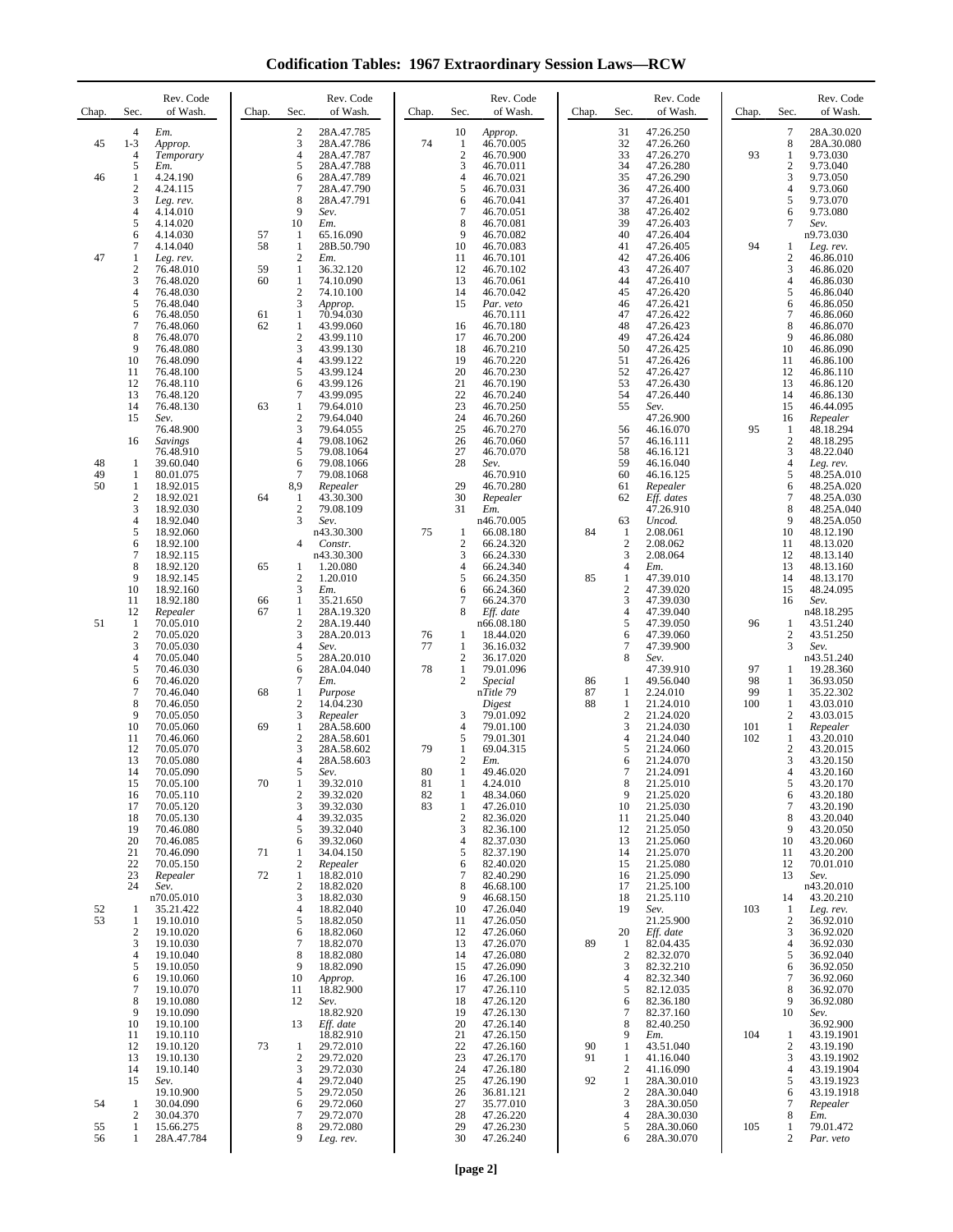**Codification Tables: 1967 Extraordinary Session Laws—RCW**

| Chap. | Sec.                  | Rev. Code<br>of Wash.    | Chap. | Sec.                      | Rev. Code<br>of Wash.       | Chap.      | Sec.                           | Rev. Code<br>of Wash.    | Chap. | Sec.                  | Rev. Code<br>of Wash.     | Chap. | Sec.                | Rev. Code<br>of Wash.    |
|-------|-----------------------|--------------------------|-------|---------------------------|-----------------------------|------------|--------------------------------|--------------------------|-------|-----------------------|---------------------------|-------|---------------------|--------------------------|
|       | 3                     | 79.16.180<br>79.24.580   |       | 3<br>4                    | 71.24.030<br>71.24.040      |            | $\overline{4}$<br>5            | 72.15.020<br>72.15.030   |       | 6<br>7                | 82.34.060<br>82.34.070    |       | 49<br>50            | 47.56.243<br>46.20.505   |
|       | $\overline{4}$<br>5   | 79.24.630<br>79.24.632   |       | 5<br>6                    | 71.24.050<br>71.24.060      |            | 6<br>$\overline{7}$            | 72.15.040<br>72.15.050   |       | 8<br>9                | 82.34.080<br>82.34.090    |       | 51<br>52            | 46.20.115<br>46.20.342   |
|       | 6                     | 79.24.634                |       | 7                         | 71.24.070                   |            | 8                              | 72.15.060                |       | 10                    | 82.34.100                 |       | 53,54               | Vetoed                   |
|       | 7<br>8                | 79.24.636<br>79.24.638   |       | 8<br>9                    | 71.24.080<br>71.24.090      |            | 9<br>10                        | 72.15.070<br>72.68.080   |       | 11<br>12              | 82.34.110<br>Sev.         |       | 55<br>56            | 46.20.270<br>46.37.005   |
|       | 9<br>10               | 79.24.640<br>79.24.642   |       | 10<br>11                  | 71.24.100<br>71.24.110      |            | 11<br>12                       | 72.68.100<br>72.68.075   |       | 13                    | 82.34.900<br>90.48.142    |       | 57<br>58            | 46.38.030<br>46.61.100   |
|       | 11                    | 79.24.644                |       | 12                        | 71.24.120                   |            | 13                             | Temporary                |       | 14                    | 90.48.144                 |       | 59                  | 82.36.302                |
|       | 12                    | Sev.<br>79.24.646        |       | 13<br>14                  | 71.24.130<br>71.24.140      | 123        | $1 - 8$<br>9                   | Approp.<br>Em.           | 140   | 1<br>$\boldsymbol{2}$ | 28A.48.110<br>28.48.120   |       | 60<br>61            | 46.16.237<br>46.44.030   |
| 106   | 13<br>-1              | Em.<br>Vetoed            |       | 15<br>16                  | 71.24.150<br>71.24.160      | 124        | 1<br>$\overline{2}$            | 1.08.001<br>Em.          |       | 3<br>$\overline{4}$   | 28A.41.130<br>Em.         |       | 62<br>63            | 46.44.038<br>36.88.220   |
|       | $\mathbf{2}$<br>3     | 11.56.110<br>11.40.011   |       | 17<br>18                  | 71.24.170<br>71.24.180      | 125        | 1<br>$\overline{2}$            | 43.46.055<br>43.46.045   | 141   | 5<br>$\mathbf{1}$     | Sev.<br>18.28.060         |       | 64<br>65            | Vetoed<br>35.95.020      |
|       | $\overline{4}$        | Repealer                 |       | 19                        | 71.24.190                   |            | 3                              | 43.46.020                |       | $\overline{c}$        | 18.28.080                 |       | 66                  | 35.95.050                |
|       | 5                     | Eff. date<br>n11.56.110  |       | 20<br>21                  | 71.24.200<br>71.24.210      | 126        | $\overline{4}$<br>$\mathbf{1}$ | 43.46.030<br>43.99A.010  | 142   | 3<br>$\mathbf{1}$     | Em.<br>Approp.            |       | 67<br>68            | 35.95.090<br>44.40.010   |
| 107   | 1<br>$\mathbf{2}$     | 28B.10.300<br>28B.10.305 |       | 22<br>23                  | 71.24.220<br>71.24.230      |            | $\overline{2}$<br>3            | 43.99A.020<br>43.99A.030 |       | 2<br>3                | Temporary<br>Approp.      |       | 69-72<br>73         | Temporary<br>Sev.        |
|       | 3                     | Vetoed                   |       | 24<br>25                  | 71.24.240                   |            | $\overline{4}$<br>5            | 43.99A.040<br>43.99A.050 |       | $4 - 11$              | Temporary                 |       |                     | 47.98.043                |
| 108   | 1<br>$\boldsymbol{2}$ | 41.56.010<br>41.56.020   |       | 26                        | 71.24.250<br>Eff. date      |            | 6                              | 43.99A.060               | 143   |                       | <b>Omnibus</b><br>Approp. |       | 74<br>75            | Temporary<br>82.36.020   |
|       | 3<br>4                | 41.56.030<br>41.56.040   |       | 27                        | 71.24.900<br>Repealer       |            | $\overline{7}$<br>8            | 43.99A.070<br>43.99A.080 |       |                       | Act<br>(Uncod.)           |       | 76<br>77            | Approp.<br>81.80.060     |
|       | 5<br>6                | 41.56.050<br>41.56.060   | 112   | $1 - 3$<br>$\overline{4}$ | Approp.<br>44.04.120        |            | 9<br>10                        | 43.99A.090<br>43.99A.100 | 144   | 1<br>$\overline{c}$   | 36.34.020<br>35.87.010    |       | 78<br>79            | 47.01.145<br>46.68.100   |
|       | 7                     | 41.56.070                |       | 5                         | Em.                         |            | 11                             | 43.99A.110               |       | 3                     | 35.87.020                 |       | 80                  | 46.16.320                |
|       | 8<br>9                | 41.56.080<br>Par. veto   | 113   | 1<br>$\mathfrak{2}$       | 44.38.010<br>44.38.020      | 127        | 12<br>-1                       | Leg. rev.<br>71.02.410   |       | $\overline{4}$<br>5   | 35.87.030<br>35.87.040    | 146   | 81<br>1             | Em.<br>84.54.010         |
|       | 10                    | 41.56.090<br>41.56.100   |       | 3<br>$\overline{4}$       | 44.38.030<br>44.38.040      |            | $\overline{2}$<br>3            | 71.02.320<br>71.02.230   |       | 6<br>7                | 35.86.070<br>87.03.135    |       | $\overline{c}$<br>3 | 84.54.020<br>84.54.030   |
|       | 11<br>12              | 41.56.110<br>41.56.120   |       | 5<br>6                    | 44.38.050<br>44.38.060      |            | $\overline{4}$<br>5            | 71.02.411<br>71.02.412   |       | 8<br>9                | 35.63.100<br>35.63.105    |       | $\overline{4}$<br>5 | 84.54.040<br>84.54.050   |
|       | 13                    | 41.06.150                |       | $\tau$                    | 44.38.070                   |            | 6                              | 71.02.413                |       | 10                    | n35.63.100                |       | 6                   | 84.54.070                |
| 109   | 14<br>1               | 41.56.900<br>29.04.040   |       | 8<br>9                    | 44.38.080<br>44.38.090      |            | $\overline{7}$<br>8            | 71.02.414<br>71.02.415   |       | 11<br>12              | 36.68.090<br>35.41.010    |       | 7<br>8              | 36.21.011<br>84.54.080   |
|       | $\mathbf{2}$<br>3     | 29.54.043<br>29.10.080   | 114   | 10<br>1                   | 44.38.900<br>44.28.010      |            | 9<br>10                        | 71.02.416<br>71.02.417   |       | 13<br>14              | 35.86.010<br>35.86.020    |       | 9<br>10             | 84.54.090<br>84.40.045   |
|       | $\overline{4}$<br>5   | 29.39.010<br>29.39.030   | 115   | $\mathfrak{2}$<br>1       | Em.<br>43.105.010           | 128        | 11<br>-1                       | Repealer<br>Special      |       | 15<br>16              | 36.32.240<br>36.32.250    | 147   | 11<br>$\mathbf{1}$  | Vetoed<br>43.59.010      |
|       | 6                     | 29.36.120                |       | $\mathbf{2}$              | 43.105.020                  |            |                                | n79.94.390               |       | 17                    | 36.32.272                 |       | $\overline{c}$      | 43.59.020                |
|       | 7<br>8                | 29.36.130<br>29.36.140   |       | 3<br>$\overline{4}$       | 43.105.030<br>43.105.040    | 129<br>130 | -1<br>1                        | 35.79.030<br>29.21.330   |       | 18<br>19              | 36.32.274<br>36.32.276    |       | 3<br>$\overline{4}$ | 43.59.030<br>43.59.040   |
|       | 9<br>10               | 29.51.060<br>29.54.070   |       | 5<br>6                    | 43.105.050<br>43.105.060    | 131        | $\boldsymbol{2}$<br>1          | 29.34.180<br>44.64.010   |       | 20<br>21              | 36.32.278<br>Sev.         |       | 5<br>6              | 46.81.070<br>43.59.050   |
|       | 11<br>12              | 29.34.010<br>29.33.020   |       | $\overline{7}$<br>8       | Temporary<br>Eff. date      |            | $\overline{c}$<br>3            | 44.64.020<br>44.64.030   | 145   | 1                     | n36.98.030<br>Temporary   |       | 7<br>8              | 43.59.060<br>43.59.070   |
|       | 13                    | 29.33.040                |       |                           | n43.105.020                 |            | $\overline{4}$                 | 44.64.040                |       | $\overline{c}$        | 47.20.030                 |       | 9                   | 43.59.080                |
|       | 14<br>15              | 29.33.050<br>29.33.060   | 116   | 1                         | <b>Special</b><br>nTitle 79 |            | 5<br>6                         | 44.64.050<br>44.64.060   |       | 3<br>4                | 47.20.050<br>47.16.013    |       | 10<br>11            | 43.59.090<br>43.59.100   |
|       | 16<br>17              | 29.33.070<br>29.33.080   |       | $\mathfrak{2}$            | Digest<br>Em.               | 132        | 1<br>$\overline{2}$            | 84.36.128<br>84.36.129   |       | 5<br>6                | 47.20.160<br>47.20.162    |       | 12<br>13            | 43.59.110<br>43.59.120   |
|       | 18<br>19              | 29.34.080<br>29.34.090   | 117   | 1<br>$\mathbf{2}$         | 84.36.270<br>84.36.280      | 133        | 3<br>$\mathbf{1}$              | Repealer<br>84.52.065    |       | 7<br>8                | 47.20.410<br>Repealer     |       | 14<br>15            | 43.59.130<br>Repealer    |
|       | 20                    | 29.33.100                |       | 3                         | 84.36.290                   |            | $\overline{c}$                 | 84.52.067                |       | 9                     | 47.16.053                 |       | 16                  | Vetoed                   |
|       | 21<br>22              | 29.33.110<br>29.33.120   | 118   | 1<br>2                    | 46.16.070<br>Eff. date      |            | 3<br>4                         | 84.52.050<br>Em.         |       | 10<br>11              | 47.20.431<br>47.20.505    | 148   | 17<br>-1            | Em.<br>43.83.090         |
|       | 23<br>24              | 29.34.130<br>29.34.140   | 119   |                           | n46.16.070<br>Title 35A     | 134        | 1<br>$\overline{2}$            | 44.24.020<br>44.24.030   |       | 12<br>13              | 47.20.140<br>47.22.020    |       | $\overline{c}$<br>3 | 43.83.092<br>43.83.094   |
|       | 25<br>26              | 29.34.150<br>Vetoed      | 120   | 1<br>$\mathfrak{2}$       | 16.49.010<br>16.49.210      |            | 3<br>$\overline{4}$            | 44.24.040<br>44.24.060   |       | 14<br>15              | 47.16.050<br>47.20.280    |       | 4<br>5              | 43.83.096<br>43.83.098   |
|       | 27                    | 29.34.160                |       | 3                         | 16.49.430                   |            | 5                              | 44.24.070                |       | 16                    | 47.20.360                 |       | 6                   | 43.83.100                |
|       | 28<br>29              | 29.51.170<br>29.59.040   |       | $\overline{4}$<br>5       | 16.49.451<br>16.65.030      | 135        | 6<br>1                         | 44.24.010<br>57.08.120   |       | 17<br>18              | 47.20.300<br>47.20.222    |       | 7<br>8              | 43.83.102<br>43.83.104   |
|       | 30<br>31              | 29.65.030<br>29.85.160   | 121   | 6<br>1                    | 16.57.290<br>69.07.010      |            | $\overline{2}$<br>3            | 57.08.130<br>57.08.065   |       | 19<br>$20 - 27$       | 47.20.223<br>Temporary    | 149   | 9<br>1              | Vetoed<br>28A.45.035     |
|       | 32<br>33              | 29.34.170<br>Vetoed      |       | $\mathfrak{2}$<br>3       | 69.07.020<br>69.07.030      | 136        | 1<br>$\overline{2}$            | 86.18.010<br>86.18.020   |       | 28<br>29              | Leg. rev.<br>47.38.010    |       | $\overline{c}$<br>3 | 28A.45.040<br>28A.45.120 |
| 110   | 1                     | 71.20.010                |       | $\overline{4}$            | 69.07.040                   |            | 3                              | Par. veto                |       | 30                    | 47.38.020                 |       | $\overline{4}$      | 82.04.050                |
|       | $\overline{2}$<br>3   | 71.20.020<br>71.20.030   |       | 5<br>6                    | 69.07.050<br>69.07.060      |            | $\overline{4}$                 | 86.18.030<br>Constr.     |       | 31<br>32              | 47.38.030<br>47.38.040    |       | 5<br>6              | 82.04.130<br>82.04.190   |
|       | 4<br>5                | 71.20.040<br>71.20.050   |       | 7<br>8                    | 69.07.070<br>69.07.080      |            | 5                              | 86.18.900<br>Sev.        |       | 33<br>34              | 47.54.010<br>47.54.020    |       | 7<br>8              | 82.04.230<br>82.04.240   |
|       | 6<br>7                | 71.20.060<br>71.20.070   |       | 9<br>10                   | 69.07.090<br>69.07.100      |            | 6                              | 86.18.910<br>86.15.070   |       | 35<br>36              | 84.36.010<br>84.60.050    |       | 9<br>10             | 82.04.250<br>82.04.260   |
|       | 8                     | 71.20.080                |       | 11                        | 69.07.110                   |            | $\tau$                         | 86.15.176                |       | 37                    | 84.60.060                 |       | 11                  | 82.04.270                |
|       | 9<br>10               | 71.20.090<br>71.20.100   |       | 12<br>13                  | 69.07.120<br>69.07.130      | 137        | 8<br>-1                        | 86.15.178<br>8.25.020    |       | 38<br>39              | 47.36.100<br>47.28.070    |       | 12<br>13            | 82.04.275<br>82.04.280   |
|       | 11<br>12              | 70.32.010<br>70.32.015   |       | 14<br>15                  | 69.07.140<br>69.07.150      |            | $\overline{2}$<br>3            | 8.25.040<br>8.25.070     |       | 40<br>41              | 47.28.030<br>47.04.020    |       | 14<br>15            | 82.04.290<br>82.04.410   |
|       | 13<br>14              | 70.32.021<br>Vetoed      |       | 16<br>17                  | 69.07.900<br>Sev.           | 138        | $\overline{4}$<br>$1 - 4$      | 8.25.900<br>Temporary    |       | 42<br>43              | 47.04.010<br>47.36.095    |       | 16<br>17            | 82.04.440<br>82.04.432   |
|       | 15                    | 70.32.090                |       |                           | 69.07.910                   | 139        | -1                             | 82.34.010                |       | 44                    | 47.20.640                 |       | 18                  | 82.08.010                |
| 111   | 16<br>1               | 71.20.110<br>71.24.010   |       | 18<br>19                  | 69.07.920<br>Leg. rev.      |            | $\overline{2}$<br>3            | 82.34.020<br>82.34.030   |       | 45<br>46              | 47.08.060<br>47.36.097    |       | 19<br>20            | 82.08.020<br>82.08.030   |
|       | $\mathbf{2}$          | Par. veto<br>71.24.020   | 122   | 1<br>2,3                  | 72.15.010<br>Temporary      |            | $\overline{4}$<br>5            | 82.34.040<br>82.34.050   |       | 47<br>48              | Repealer<br>47.56.242     |       | 21<br>22            | Vetoed<br>82.12.020      |
|       |                       |                          |       |                           |                             |            |                                |                          |       |                       |                           |       |                     |                          |